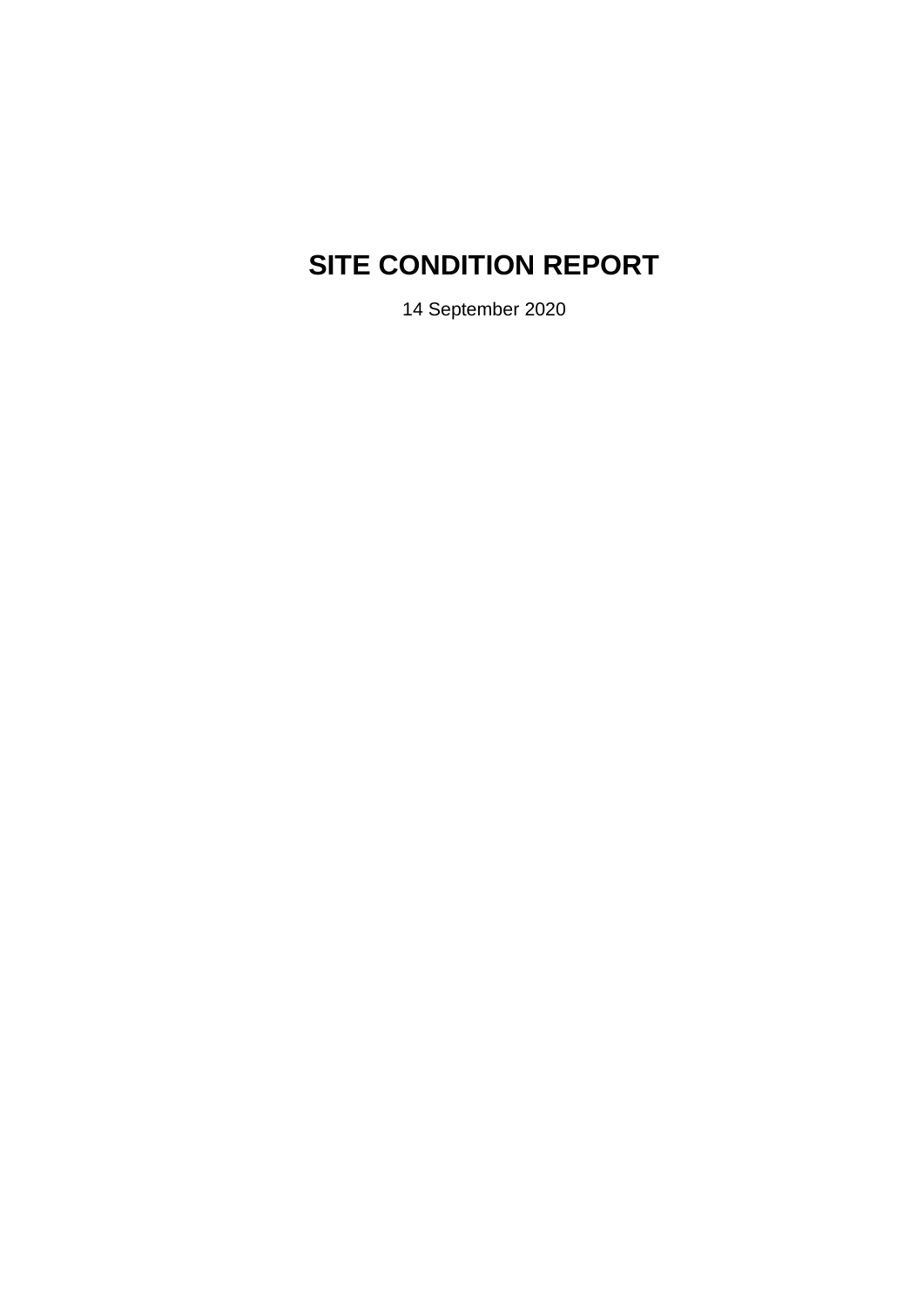## **SITE CONDITION REPORT Unit 25 – The Hangar, Causewayhead, Silloth**

## **1.0 SITE DETAILS**

| Name of the applicant   | <b>Millers Contracting Ltd</b>                                     |  |  |
|-------------------------|--------------------------------------------------------------------|--|--|
| <b>Activity address</b> | Silloth.<br>Hangar 25/26, Causewayhead,<br>WIGTON, Cumbria CA7 4PE |  |  |
| National grid reference | NY 13301 53187                                                     |  |  |

| surrender |
|-----------|
|-----------|

| Document references for site plans (including<br>location and boundaries) | Doc 1 |
|---------------------------------------------------------------------------|-------|
|                                                                           |       |

#### **Note:**

In Part A of the application form you must give us details of the site's location and provide us with a site plan. We need a detailed site plan (or plans) showing:

- Site location, the area covered by the site condition report, and the location and nature of the activities and/or waste facilities on the site.
- Locations of receptors, sources of emissions/releases, and monitoring points.
- Site drainage. The site is within the confines of 2 buildings with no treatment or storage outside. Each building is entirely contained with no drains and a solid impermeable floor and roof. They are old WW2 aircraft hangars and are literally 'bomb proof'
- Site surfacing. Fully concreted with no pathway to subsurface

If this information is not shown on the site plan required by Part A of the application form then you should submit the additional plan or plans with this site condition report.

## **2.0 Condition of the land at permit issue**

| Environmental setting including:<br>geology<br>hydrogeology<br>surface waters                                                                                                                                                                                        | The hangar lies in close proximity to the<br>small town of Silloth on the Solway Firth.<br>flat and<br>although not<br>terrain<br>The<br>is<br>investigated<br>in<br>detail,<br>the<br>surface<br>sedimentary geology is derived from coastal<br>estuarine deposits of silt, sand and clay.                                                                                                                                                                                                                                                                                                                                    |
|----------------------------------------------------------------------------------------------------------------------------------------------------------------------------------------------------------------------------------------------------------------------|--------------------------------------------------------------------------------------------------------------------------------------------------------------------------------------------------------------------------------------------------------------------------------------------------------------------------------------------------------------------------------------------------------------------------------------------------------------------------------------------------------------------------------------------------------------------------------------------------------------------------------|
| Pollution history including:<br>pollution incidents that may have affected<br>land<br>historical land-uses and<br>associated<br>contaminants<br>any visual/olfactory evidence of existing<br>contamination<br>evidence of damage to pollution prevention<br>measures | Originally The hangars were used<br>as<br>agricultural stores for many years. Formerly<br>known as 'Hornsby's Mill,' they were used for<br>the storage and processing of animal feeds.<br>More recently the hangars have been for<br>activities<br>underpermit<br>ref<br>EPR/HP3299VV/V005. These have all been<br>in line with the permit and on full concreted<br>and bunded ground, and undercover of<br>buildings. There have been no issues of<br>pollution, there is no visual evidence<br>οf<br>contamination, and<br>soil<br>samples<br>in.<br>surrounding fields show no evidence<br>0t<br>pollution or raised pte's. |
| contamination,<br>historic<br>Evidence<br>0f<br>for<br>historical<br>example,<br>site<br>investigation,                                                                                                                                                              | The hangar was built during the last war as<br>part of a temporary wartime airfield. It was                                                                                                                                                                                                                                                                                                                                                                                                                                                                                                                                    |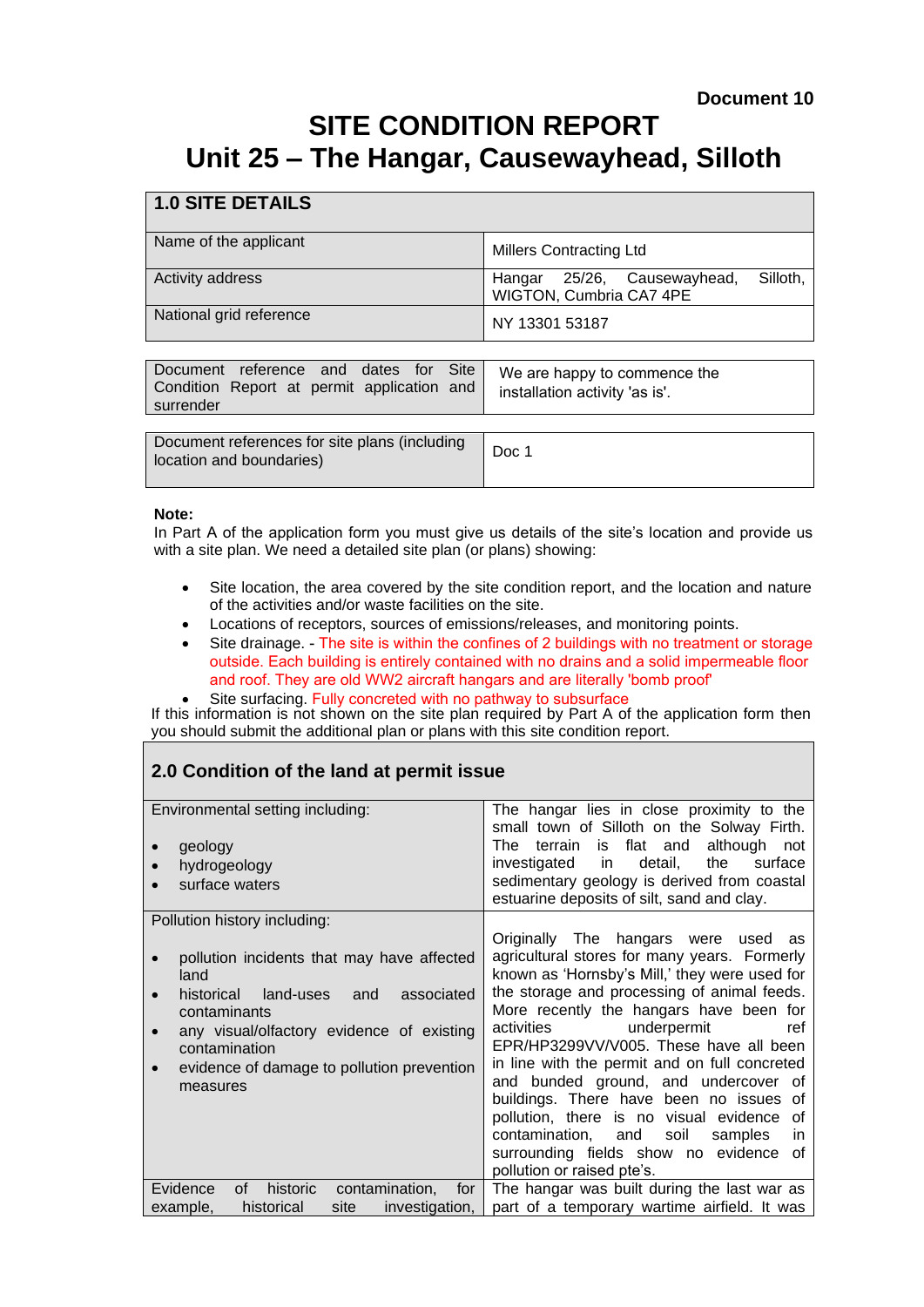| and verification<br>assessment, remediation<br>reports (where available) | then used as an animal feed mill, and then<br>and as the site is contained within the<br>building complete with concrete floor, risk to<br>surface and groundwaters is minimal.                                                                                                                                                                                                                                                                                                                                                                                           |
|--------------------------------------------------------------------------|---------------------------------------------------------------------------------------------------------------------------------------------------------------------------------------------------------------------------------------------------------------------------------------------------------------------------------------------------------------------------------------------------------------------------------------------------------------------------------------------------------------------------------------------------------------------------|
| Baseline soil and groundwater reference data                             | activities take place inside the<br>All<br>hangars. The hangars were constructed<br>on a base of 4ft of solid concrete, with an<br>arching roof made again of solid concrete.<br>The hangars are fully waterproof, sealed,<br>concreted minimalizing any leaching or<br>pollution risk to the environment. We are<br>comfortable in the opinion that a baseline<br>condition report is not required as all we<br>are proposing to do here is increase<br>throughput of organic fines through the<br>composting process which takes place<br>entirely within the buildings |
| <b>Supporting</b><br>information<br>Doc 1 - Site plan                    | Doc 3- Soil samples (inc. PTE's) from surrounding fields                                                                                                                                                                                                                                                                                                                                                                                                                                                                                                                  |

┓

<u> Tanzania (h. 1878).</u>

| <b>3.0 Permitted activities</b>                                                                 |                                                                                                                                                                                                                                                                                                                                                                                                                                                                                                                                                                                                                                                                                                                                                                                                                                                                                                                                                                                                                                                |
|-------------------------------------------------------------------------------------------------|------------------------------------------------------------------------------------------------------------------------------------------------------------------------------------------------------------------------------------------------------------------------------------------------------------------------------------------------------------------------------------------------------------------------------------------------------------------------------------------------------------------------------------------------------------------------------------------------------------------------------------------------------------------------------------------------------------------------------------------------------------------------------------------------------------------------------------------------------------------------------------------------------------------------------------------------------------------------------------------------------------------------------------------------|
| <b>Permitted activities</b>                                                                     | Currently our permit allows for:<br>A1 - HCI waste transfer station with treatment<br><75,000t (with codes 10 13 13, 10 13 12*, 19 02<br>03, 19 02 04*)<br>A2 - composting in closed systems (in-vessel<br>composting) $<$ 5,000t<br>A3 - blending and mixing of Bypass dusts<br>$<$ 16,000t<br>A4 - biological treatment in closed systems (in-<br>vessel composting) of organic fines <20,000t<br>A5 - composting in open windrow systems<br>(treatment of organic fraction of road sweepings)<br>$<$ 20,000t<br>Our proposed new activities are.<br>A1 - HCI waste transfer station with treatment<br><75,000t (with codes 10 13 13, 10 13 12*, 19 02<br>03, 19 02 04*)<br>A2 - composting in closed systems (in-vessel<br>composting) <5,000t<br>A4 - biological treatment in closed systems (in-<br>vessel composting) of organic fines <70,000t<br>A5 - composting in open windrow systems<br>(treatment of organic fraction of road sweepings)<br>$<$ 20,000t<br>REMOVED/SURRENDER A3 - blending and<br>mixing of Bypass dusts <16,000t |
| Non-permitted activities undertaken                                                             | n/a                                                                                                                                                                                                                                                                                                                                                                                                                                                                                                                                                                                                                                                                                                                                                                                                                                                                                                                                                                                                                                            |
| Document references for:<br>plan showing activity layout; and<br>environmental risk assessment. | Doc 1- Site Plan<br>Doc 4- Risk assessment is as outlined in<br>'Generic Risk Assessment for standard rules<br>set number SR2008No3 v3.0.                                                                                                                                                                                                                                                                                                                                                                                                                                                                                                                                                                                                                                                                                                                                                                                                                                                                                                      |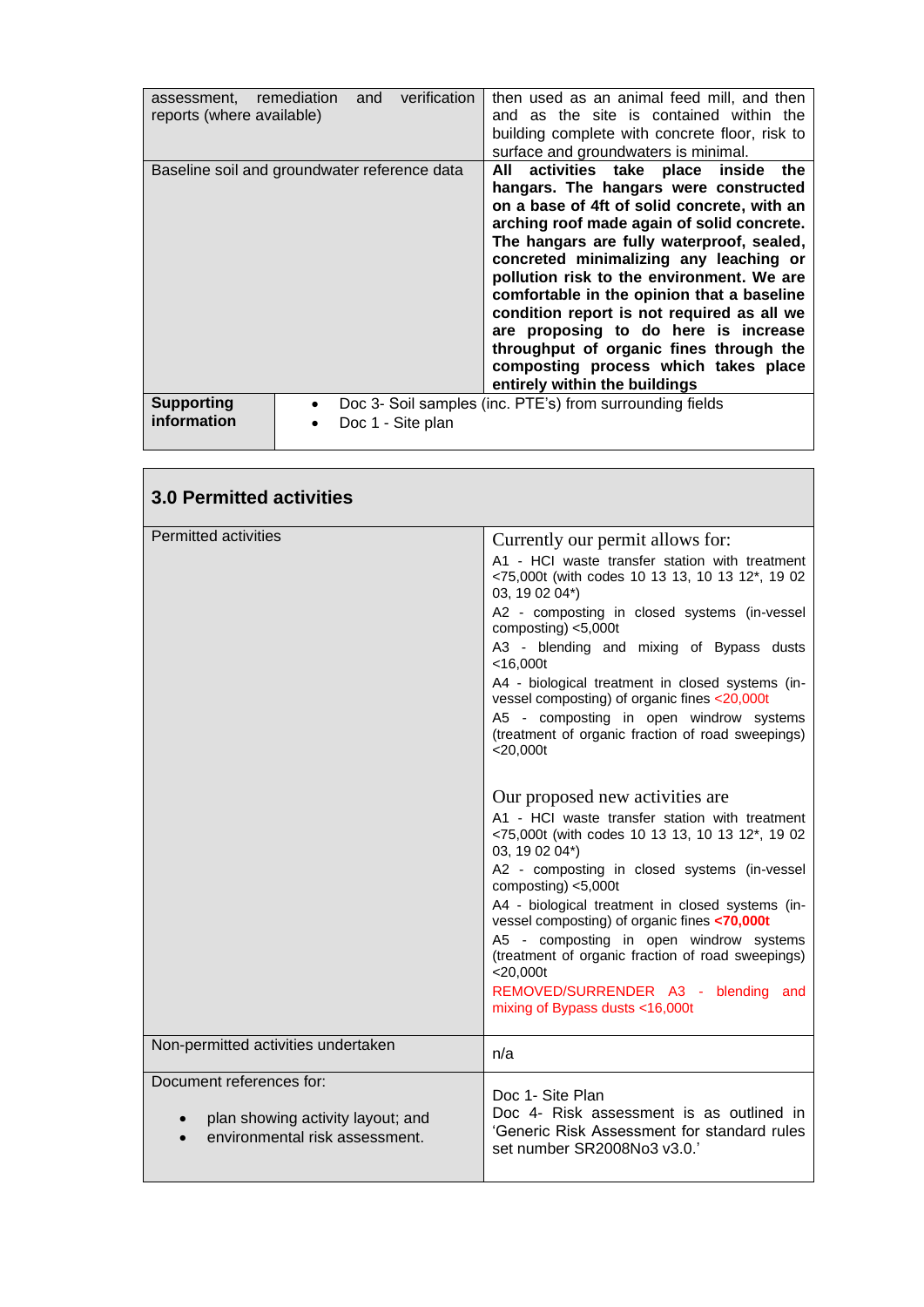| 4.0 Changes to the activity                                                                                                                                     |                                                                                                                                                          |
|-----------------------------------------------------------------------------------------------------------------------------------------------------------------|----------------------------------------------------------------------------------------------------------------------------------------------------------|
| Have there been any changes to the activity<br>boundary?                                                                                                        | There is no change to the permitted<br>boundary.                                                                                                         |
| changes to the<br>Have there been any<br>permitted activities?                                                                                                  | We wish to surrender activity A3 on permit<br>version V005, and increase the annual<br>tonnage allowed under A4 from 20,000t to<br>70,000t. That is all. |
| Have any 'dangerous substances' not<br>identified in the Application Site Condition<br>Report been used or produced as a result of<br>the permitted activities? | <b>No</b>                                                                                                                                                |
| <b>Checklist</b><br>of<br>Doc 2 Non Technical Summary<br>$\bullet$<br>supporting<br>information                                                                 |                                                                                                                                                          |

|                                                     | 5.0 Measures taken to protect land                                                                                                                                                                                                       |
|-----------------------------------------------------|------------------------------------------------------------------------------------------------------------------------------------------------------------------------------------------------------------------------------------------|
| <b>Checklist</b><br>οf<br>supporting<br>information | Soil results of surrounding fields show no pollution or<br>contamination.<br>Proven track record of no odour complaints in relation to the<br>$\bullet$<br>composting operation<br>All treatment operations taking place inside building |

## **6.0 Pollution incidents that may have had an impact on land, and their remediation**

We have not had any pollution incidents during the life of the permit. As materials handled are solid in nature and all treatments occurring within the buildings, there are adequate measures to ensure this doesn't happen in the future too. Under the current activity A5, rod sweepings are stored outside of the rear of hangar 25, again on a solid concrete base that is bunded and connected to an underwater tank should any leachate runoff. I must stress though, that there is no change to this activity under its current guise in V005 and we will adhere to all measures set in place under V005

| <b>Checklist</b><br>supporting<br>$\mid$ information | $of \,   \, .$ | Doc 1- Site plan |
|------------------------------------------------------|----------------|------------------|
|                                                      |                |                  |